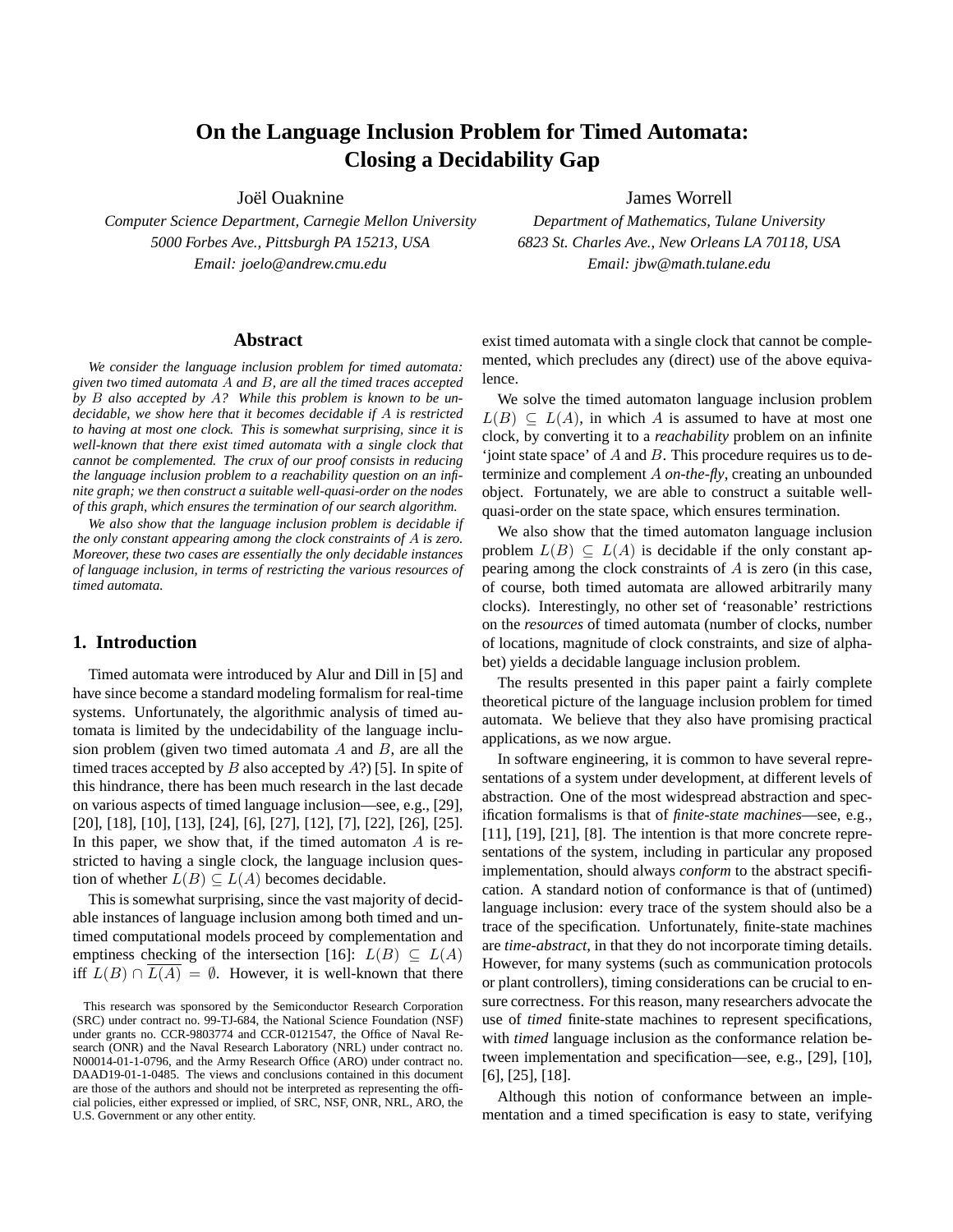whether it holds, as discussed above, is in general undecidable. The main result of this paper, which provides an algorithm to check timed language inclusion between implementations and *single-clock* timed specifications, opens the way to the formal hierarchical modeling and automated verification of a large class of systems; one such example is the protocol TCP, used to transmit information over the Internet, whose functional specification can be given as a finite-state machine equipped with a single clock [17, pages 15–23].

**Related work.** The first paper to consider the timed automaton language inclusion question  $L(B) \subseteq L(A)$  was [5], in which the undecidability of the general case was established. Although the proof was only sketched, it clearly showed that the problem is undecidable even if  $A$  is restricted to having two clocks. On the other hand, the paper's *region automaton* construction, drawing on earlier work [4], showed that the problem is decidable if A is not permitted the use of any clock. The remaining case—A having a single clock—has, to the best of our knowledge, never been studied before.

Several researchers have investigated timed automaton language inclusion under various other assumptions. Among others, we note the use of (i) topological restrictions and digitization techniques: [12], [7], [26], [22], [25]; (ii) fuzzy semantics: [10], [13], [24]; (iii) determinizable subclasses of timed automata: [6], [27]; and (iv) timed simulation relations and homomorphisms: [29], [20], [18].

Most decision algorithms for timed automata are based on *clock region* constructions [4], [5]. Clock regions partition the dense (infinite) state space of clocks into *finitely* many pieces, in such a way that the resulting quotient exhibits the same *qualitative* behavior as the original system. Unfortunately, this relationship is not strong enough to preserve *quantitative* properties such as timed language inclusion.

Although the constructions we use in this paper rely in part on clock regions, they give rise in general to objects that are intrinsically *infinite*. We are able to ensure termination of our algorithm by carefully manufacturing and exploiting a suitable *well-quasi-order (wqo)* on our state space. The use of wqos to provide termination guarantees for algorithms that operate on infinite structures is certainly not new: other decidability results include questions of *reachability*, *maintainability*, *termination*, *coverability/sub-coverability of markings* (in Petri nets), and *simulation by/of finite-state machines*. We refer the reader to the excellent surveys [3], [9] for more details on these matters. To our knowledge, however, our work is the first to apply the theory of wqos to a *language inclusion* problem.

The wqo we use in this paper relies on *Higman's lemma* [15] and is obtained through an elaborate process in which, among others, we demonstrate the wqo's compatibility with the decision problem at hand. Other applications of wqos based on Higman's lemma include reachability algorithms for lossy channel systems [1] and parameterized networks of timed processes [2]; additional examples can be found in the two surveys cited earlier.

**Structure of the paper.** The next section briefly reviews the necessary material on well-quasi-orders and Higman's lemma. Section 3 then carefully presents the model of timed automata we shall use in this paper, along with related definitions and conventions. We also give an example of a single-clock timed automaton that cannot be complemented. In Section 4, we state and prove both of our language inclusion decidability results. Section 5 then presents a number of undecidability results about the universality problem, a special case of language inclusion. Together, Sections 4 and 5 essentially characterize the decidable instances of the language inclusion problem as a function of the resources allocated to timed automata. Lastly, Section 6 offers conclusions and discusses future work.

## **2. Well-Quasi-Orders and Higman's Lemma**

Given a set  $Q$ , a *quasi-order*<sup>1</sup> on  $Q$  is a reflexive and transitive relation  $\preccurlyeq \subseteq \mathcal{Q} \times \mathcal{Q}$ .

An infinite sequence  $\langle q_1, q_2, \ldots \rangle$  in  $\mathcal Q$  is said to be *saturating* if there exist indices  $i < j$  such that  $q_i \preccurlyeq q_j$ . A quasi-order  $\preccurlyeq$  is a *well-quasi-order* (*wqo* for short) on Q if every infinite sequence in  $Q$  is saturating.

Let  $\sqsubseteq$  be a quasi-order on Λ. Define the induced *monotone domination order*  $\preccurlyeq$  on  $\Lambda^*$ , the set of finite words over  $\Lambda$ , as follows:  $a_1 \ldots a_m \preccurlyeq b_1 \ldots b_n$  if there exists a strictly increasing function  $f : \{1, \ldots, m\} \rightarrow \{1, \ldots, n\}$  such that, for all  $1 \leqslant i \leqslant m, a_i \sqsubseteq b_{f(i)}.$ 

The following result is known as *Higman's lemma* [15]:

*Lemma 1:* If  $\sqsubseteq$  is a wqo on  $\Lambda$ , then the induced monotone domination order  $\preccurlyeq$  is also a wqo on  $\Lambda^*$ .

*Example* 2: Let  $\Lambda = \{A, B, \ldots, Z\}$  be the standard Roman alphabet, and define the relation  $\sqsubseteq$  on  $\Lambda$  to be equality:  $x \subseteq y$  iff  $x = y$ .  $\subseteq$  is clearly a wqo since  $\Lambda$  is finite. The induced monotone domination order  $\preccurlyeq$  on  $\Lambda^*$ is then none other than the 'subword' order. For example,  $HIGMAN \preccurlyeq HIGHMOUNTAIN$  since *HIGMAN* is a subword of *HIGHMOUNTAIN*. Higman's lemma states that  $\preccurlyeq$  is a wqo: if one starts writing down an unending sequence of words, one will eventually write down a superword of an earlier word in the sequence.

### **3. Timed Automata**

Let C be a finite set of clocks, denoted  $x, y, z$ , etc. We define the set  $\Phi_C$  of clock constraints over C via the following grammar, where  $k \in \mathbb{N}$  stands for any non-negative integer, and  $\bowtie \in \{ =, \leq, >, \leq, \geq \}$  is a comparison operator:

$$
\phi ::= \mathbf{true} \mid x \bowtie k \mid \neg \phi \mid \phi \land \phi \mid \phi \lor \phi.
$$

*Definition 3:* A timed automaton is a six-tuple  $(\Sigma, S, S_0, S_f, C, E)$ , where

- $\Sigma$  is a finite set (alphabet) of events,
- $S$  is a finite set of locations,

<sup>1</sup>Also sometimes called a *preorder*.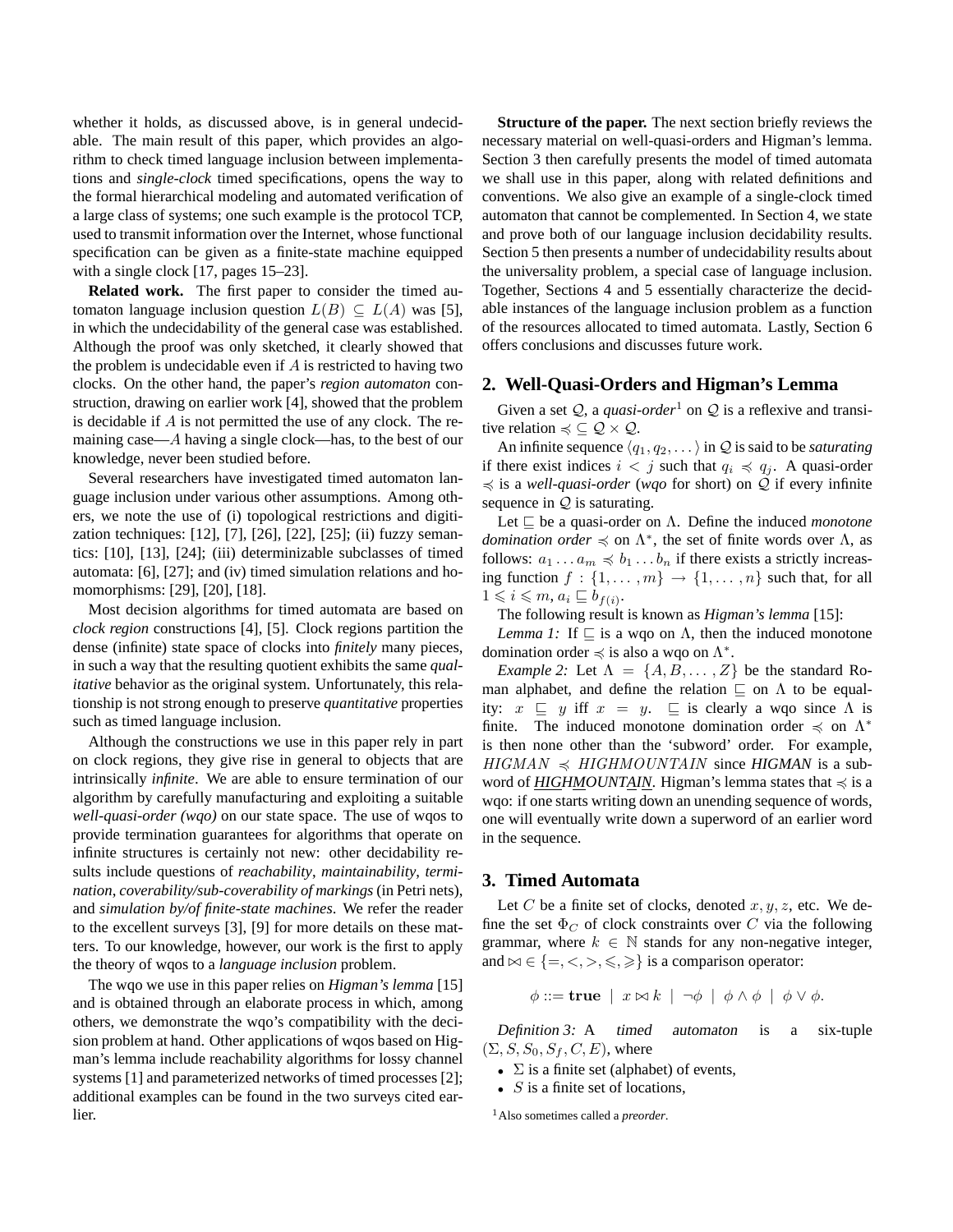- $S_0 \subseteq S$  is a set of start locations,
- $S_f \subseteq S$  is a set of accepting locations,
- $C$  is a finite set of clocks, and
- $E \subseteq S \times S \times \Sigma \times \Phi_C \times \mathcal{P}(C)$  is a finite set of transitions. A transition  $(s, s', a, \phi, R)$  allows a jump from location s to s', communicating event  $a \in \Sigma$  in the process, provided the constraint  $\phi$  on clocks is met. Afterwards, the clocks in  $R$  are reset to zero, while all other clocks remain unchanged.

*Remark 4:* One finds many variants of the definition of timed automaton in the literature: allowing diagonal clock constraints (of the form  $x - y \bowtie k$ ); allowing rational, rather than integer, bounds in clock constraints; adding invariant clock constraints to locations. It is however not difficult to verify that our main results extend straightforwardly to any combination of these variants.

For the remainder of this section, we are assuming a fixed timed automaton  $A = (\Sigma, S, S_0, S_f, C, E)$ .

A *clock valuation* is a function  $\nu : C \to \mathbb{R}^+$ , where  $\mathbb{R}^+$ stands for the non-negative real numbers. If  $t \in \mathbb{R}^+$ , we let  $\nu + t$  be the clock valuation such that  $(\nu + t)(x) = \nu(x) + t$  for all  $x \in C$ .

A *state* of A is a pair  $(s, \nu)$ , where  $s \in S$  is a location and  $\nu$ is a clock valuation.

A *run* of A is a finite alternating sequence of states and delayed transitions  $e = (s_0, \nu_0) \xrightarrow{t_1, \theta_1} (s_1, \nu_1) \xrightarrow{t_2, \theta_2} \dots \xrightarrow{t_n, \theta_n}$  $(s_n, \nu_n)$ , where  $t_i \in \mathbb{R}^+$  and  $\theta_i = (s_{i-1}, s_i, a_i, \phi_i, R_i) \in E$ , subject to the conditions:

- 1) for all  $0 \le i \le n 1$ ,  $\nu_i + t_{i+1}$  satisfies  $\phi_{i+1}$ , and
- 2) for all  $0 \le i \le n 1$ ,  $\nu_{i+1}(x) = \nu_i(x) + t_{i+1}$  for all  $x \in C \setminus R_{i+1}$ , and  $\nu_{i+1}(x) = 0$  for all  $x \in R_{i+1}$ .

Each  $t_i$  is interpreted as the time delay between the firing of transitions, and each state  $(s_i, \nu_i)$ , for  $i \geq 1$ , records the data immediately following transition  $\theta_i$ . We often abuse notation and write runs in the form  $(s_0, \nu_0) \stackrel{t_1, a_1}{\longrightarrow} (s_1, \nu_1) \stackrel{t_2, a_2}{\longrightarrow} \dots \stackrel{t_n, a_n}{\longrightarrow}$  $(s_n, \nu_n)$  to highlight the run's events.

An A*-configuration* is a finite set of states of A. Given an A-configuration G, a G*-initialized* run is a run whose first state belongs to G. An *accepting* run, on the other hand, is a run whose last state belongs to  $S_f$ .

A *timed event* is a pair  $(t, a)$ , where  $t \in \mathbb{R}^+$  is a delay and  $a \in \Sigma$  is an event. A *timed trace* is a finite sequence of timed events, in which each delay represents the time elapsed since the occurrence of the previous event (or since time 0 in the case of the first event). We write TT to denote the set of all timed traces.

Given a run  $e = (s_0, \nu_0) \stackrel{t_1, a_1}{\longrightarrow} (s_1, \nu_1) \stackrel{t_2, a_2}{\longrightarrow} \dots \stackrel{t_n, a_n}{\longrightarrow}$  $(s_n, \nu_n)$ , we produce an associated timed trace  $\mathsf{tt}(e) \triangleq$  $\langle (t_1, a_1), (t_2, a_2), \ldots, (t_n, a_n) \rangle.$ 

Let G be an A-configuration. We define the G*-initialized timed language* of A to be the set

 $L(A[G]) \cong \{ \text{tt}(e) | e \text{ is an accepting } G\text{-initialized run of } A \}$ 

of dense-time timed traces accepted by A, when started in configuration  $G$ . A very important special case is that in which  $G = S_0 \times \{0\}$ , where 0 is the clock valuation mapping every clock to 0. In that case, we write

$$
L(A) \cong L(A[S_0 \times \{\mathbf{0}\}])
$$

to denote the timed language accepted by A (from its standard initial configuration). Another notable instance is that of a singleton A-configuration  $G = \{(s, \nu)\}\$ , in which case we write  $L(A[(s,\nu)])$  rather than  $L(A[\{(s,\nu)\}])$ . Lastly, observe that  $L(A[\emptyset]) = \emptyset.$ 

*Remark 5:* The reader will have noticed that our timed trace semantics is *weakly monotonic*, in that multiple events are allowed to occur 'simultaneously' (i.e., with no delay between them). None of the results of Section 4 are affected if one adopts instead a *strongly monotonic* semantics, in which all delays are required to be strictly positive. The effects of a strongly monotonic semantics on Theorem 21 in Section 5 are listed in a footnote attached to the statement of the theorem.

*Example 6:* We reproduce below from [5] an example of a timed automaton<sup>2</sup> A, equipped with a single clock, that cannot be complemented: there does not exist a timed automaton  $A<sup>'</sup>$ such that  $L(A') = \mathbf{TT} \setminus L(A)$ .



The complement of  $L(A)$  contains all timed traces in which no pair of a's is separated by exactly one time unit. Intuitively, since there is no bound on the number of  $a$ 's that can occur in any unit-duration time interval, any timed automaton capturing the complement of  $L(A)$  would require an unbounded number of clocks to keep track of the times of all the  $a$ 's within the past one time unit. A formal proof that A cannot be complemented is given in [14].

# **4. Decidable Cases of Language Inclusion**

We now present two decidable instances of the language inclusion problem  $L(B) \subseteq L(A)$ , where A and B are two timed automata. The main result is Theorem 17 in Section 4.1, which asserts that the problem is decidable provided that A is restricted to having at most one clock. Theorem 20 in Section 4.2, on the other hand, states that the problem is also decidable if A does not make use of constants other than 0 in its clock constraints.

<sup>2</sup>Our representation of timed automata follows standard practice: start locations are depicted with an incoming arrow not originating from any other location, and accepting locations are doubly circled. Clock constraints are decorated with question marks (?), whereas clock resets use assignment symbols  $(:=).$  The rest of the notation is self-explanatory.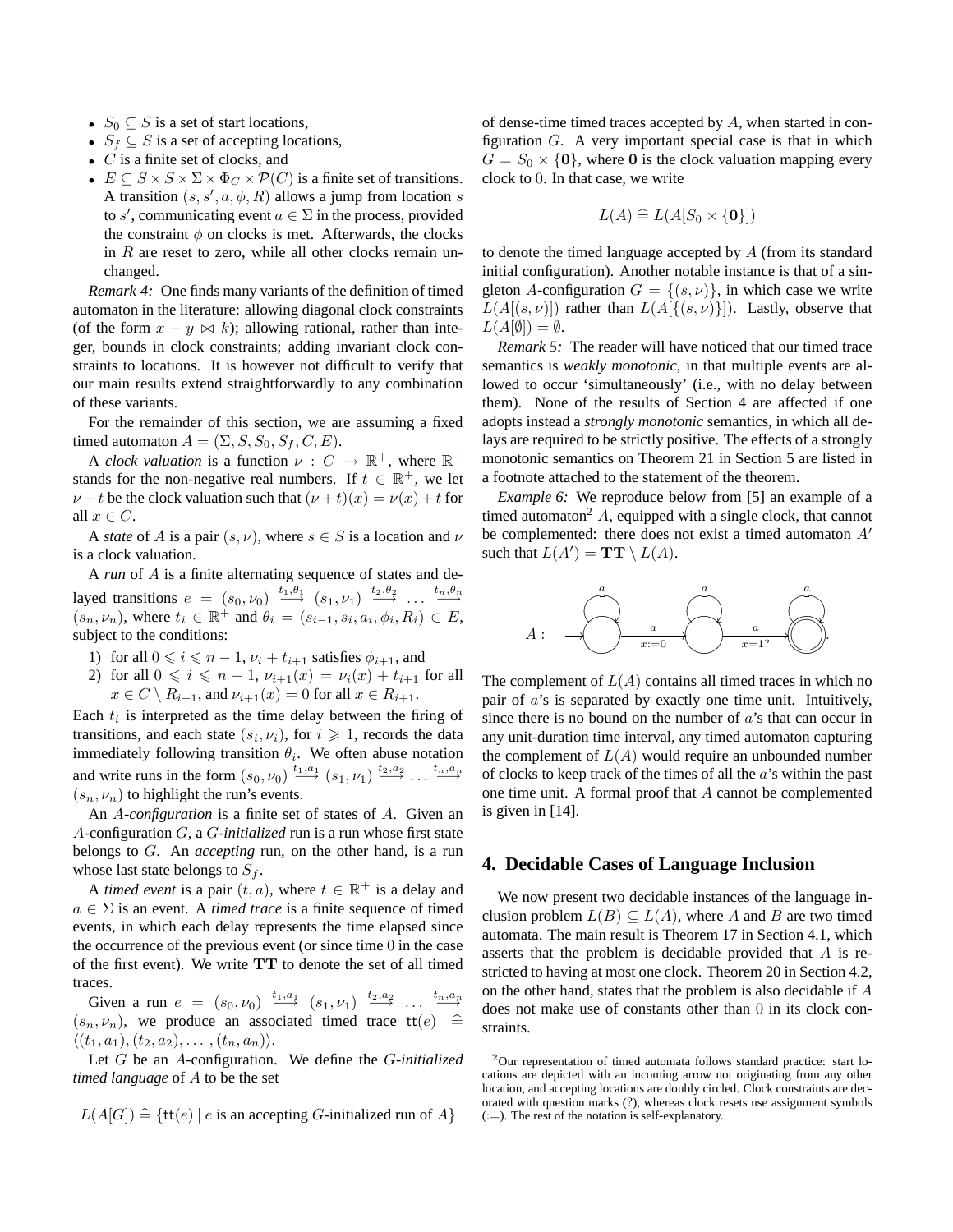#### **4.1. Single-clock restriction**

The main result of this section is Theorem 17, which we present after some preliminaries. We shall assume throughout two fixed timed automata  $A=(\Sigma^{A}, S^{A}, S^{A}_{0}, S^{A}_{f}, C^{A}, E^{A})$ and  $B = (\Sigma^B, S^B, S^B_0, S^B_f, C^B, E^B)$ , with A having a single clock  $x$ . Let us moreover postulate, without loss of generality, that A and B share the same alphabet  $\Sigma = \Sigma^A = \Sigma^B$ , and do not have any other data in common.

The overall strategy for deciding whether  $L(B) \subseteq L(A)$  is to explore a certain 'joint state space' of  $A$  and  $B$ , either making sure throughout that whenever  $B$  can accept a particular timed trace then so can  $A$ , or otherwise answering the language inclusion query in the negative. As described, this procedure requires that A be determinized, and therefore involves exploring a potentially infinite state space. We ensure termination both by determinizing A *on-the-fly*, as needed, and by constructing a suitable well-quasi-order which forces us only to explore a finite portion of the entire state space.

Since A has only one clock, states of A are simply pairs  $(s, u)$ , with  $s \in S^A$ , and  $u \in \mathbb{R}^+$  representing the value of clock x. Define an  $A/B$ -configuration to be a pair  $(G, (q, \nu))$ , where  $G$  is an  $A$ -configuration (a finite set of states of  $A$ ), and  $(q, \nu)$  is a single state of B.

Intuitively, an  $A/B$ -configuration will be used to represent a particular state that  $B$  can be in having performed some timed trace  $\pi$ , together with the set of all states that A can be in having performed the same timed trace  $\pi$ . A/B-configurations can therefore be viewed as states of the 'synchronous parallel composition' of A and B, in which A has been determinized.

For  $(q, \nu)$  a state of  $B, t \in \mathbb{R}^+$ , and  $a \in \Sigma$ , let

$$
\mathsf{Succ}^{B}((q,\nu), t, a) \cong \{(q',\nu') \mid (q,\nu) \xrightarrow{t, a} (q',\nu')\}
$$

be the set of  $(t, a)$ -successor states of  $(q, \nu)$ . A similar definition yields a function  $Succ<sup>A</sup>$  for the timed automaton A, which we lift to A-configurations in the obvious way:

$$
\mathsf{Succ}^A(G, t, a) \stackrel{\sim}{=} \{ (s', u') \mid \exists (s, u) \in G \cdot (s, u) \xrightarrow{t, a} (s', u') \}.
$$

Note that Succ<sup>A</sup>( $G, t, a$ ) is again an A-configuration, albeit possibly empty.

Let  $\Gamma_1 = (G_1, (q_1, \nu_1))$  and  $\Gamma_2 = (G_2, (q_2, \nu_2))$  be two  $A/B$ -configurations, and let  $a \in \Sigma$  be an event. Postulate an *a-transition* from  $\Gamma_1$  to  $\Gamma_2$  (written  $\Gamma_1 \stackrel{a}{\longrightarrow} \Gamma_2$ ) if there exists  $t \in \mathbb{R}^+$  such that  $G_2 = \text{Succ}^A(G_1, t, a)$  and  $(q_2, \nu_2) \in$ Succ<sup>B</sup>((q<sub>1</sub>,  $\nu$ <sub>1</sub>), t, a); moreover, if  $t = 0$  is a valid such witness, we say that the a-transition is *immediate*. In this way, we view the collection of all  $A/B$ -configurations as an infinite labeled transition system G. For  $\Gamma$  and  $\Gamma'$  two  $A/B$ -configurations, we say that  $\Gamma'$  is *reachable* from  $\Gamma$  if there exists a finite path  $\Gamma \stackrel{a_1}{\longrightarrow} \ldots \stackrel{a_n}{\longrightarrow} \Gamma'$  from  $\Gamma$  to  $\Gamma'$  in  $\mathcal{G}$ . We include paths of length 0 in this definition, so that any  $A/B$ -configuration is reachable from itself.

Let  $(G, (q, \nu))$  be an A/B-configuration. We say that  $(G, (q, \nu))$  is *bad* if both q is accepting  $(q \in S_f^B)$ , and none

of the states in G are accepting (for all  $(s, u) \in G$ ,  $s \notin S_f^A$ ). We also say that  $(G, (q, \nu))$  is *doomed* if some bad  $A/B$ configuration is reachable from  $(G, (q, \nu))$ . In particular, every bad  $A/B$ -configuration is doomed. An  $A/B$ -configuration is *safe* if it is not doomed.

*Lemma* 7: For any  $A/B$ -configuration  $\Gamma = (G, (q, \nu))$ ,  $L(B[(q,\nu)]) \subseteq L(A[G])$  iff  $\Gamma$  is safe.<br>*Proof:* Suppose first tha

*Proof:* Suppose first that Γ is safe, and let  $\langle (t_1, a_1), \ldots, (t_n, a_n) \rangle \in L(B[(q, \nu)])$ . There is then a corresponding path  $\Gamma \xrightarrow{a_1} \Gamma_1 \xrightarrow{a_2} \dots \xrightarrow{a_n} \Gamma_n = (G_n, (q_n, \nu_n))$ in G, where  $q_n \in S_f^B$ . Since  $\Gamma$  is safe,  $\Gamma_n$  cannot be bad, and therefore there must be some  $(s, u) \in G_n$  with  $s \in S_f^A$ . We conclude that  $A$  must have a  $G$ -initialized run ending in  $(s, u)$  that yields the timed trace  $\langle (t_1, a_1), \ldots, (t_n, a_n) \rangle$ , which shows that  $L(B[(q,\nu)]) \subseteq L(A[G])$  as required.

The other direction proceeds similarly and is left to the reader.

Let us call any  $A/B$ -configuration of the form  $(S_0^A \times$  $\{0\}, (q, 0)$ , with  $q \in S_0^B$ , an *initial A/B*-configuration. (Recall that  $\bf{0}$  stands for the clock valuation that maps all of  $B$ 's clocks to 0). We now have:

*Corollary* 8:  $L(B) \subseteq L(A)$  iff all initial  $A/B$ -configurations are safe.

*Proof:* Follows immediately from Lemma 7.

Corollary 8 therefore reduces our language inclusion question  $L(B) \subseteq L(A)$  to a reachability query on the infinite labeled transition system  $G$ . We now construct an equivalence relation on  $G$  by encoding  $A/B$ -configurations as words over a certain alphabet. This will enable us to define a suitable wellquasi-order on the resulting quotient labeled transition system.

Let  $K$  be the largest constant appearing in any of the clock constraints of A and B. We partition  $\mathbb{R}^+$  into a finite collection of one-dimensional regions  $REG \triangleq \{r_0, r_1, \ldots, r_{2K+1}\}\$ , as follows: for  $0 \le i \le K$ ,  $r_{2i} \triangleq \{i\}$  and  $r_{2i+1} \triangleq (i, i + 1)$ , and  $r_{2K+1} \widehat{=} (K,\infty).$ 

Let  $\Lambda \cong \mathcal{P} ((S^A \times REG) \cup (S^B \times C^B \times REG))$  be an alphabet: the 'letters' it contains are finite sets of pairs  $(s, r)$  and triples  $(q, y, r)$ , where s and q are locations of A and B respectively, y is a clock of B, and r is a region. Since  $\Lambda$ , being finite, is clearly well-quasi-ordered by set inclusion, Higman's lemma states that the set  $\Lambda^*$  of finite words over  $\Lambda$  is well-quasi-ordered by the induced monotone domination order  $\preccurlyeq$ :  $\rho_1 \ldots \rho_m \preccurlyeq \gamma_1 \ldots \gamma_n$  if there exists a strictly increasing function  $f : \{1, \ldots, m\} \rightarrow \{1, \ldots, n\}$  such that, for all  $1 \leq i \leq m$ ,  $\rho_i \subseteq \gamma_{f(i)}$ . Note that this order is different from the 'subword' order seen in Example 2.

We now explain how to associate to any  $A/B$ -configuration  $\Gamma = (G, (q, \nu))$  a canonical word  $H(\Gamma) \in \Lambda^*$ . Let us assume that the timed automaton B has M clocks  $y_1, \ldots, y_M$ . If  $G =$  $\{(s_1, u_1), \ldots, (s_k, u_k)\}\)$ , we can first equivalently represent  $\Gamma$ as the set

$$
\{(s_i, \text{reg}(u_i), \overline{u_i}) \mid 1 \leq i \leq k\} \cup
$$
  

$$
\{(q, y_j, \text{reg}(\nu(y_j)), \overline{\nu(y_j)}) \mid 1 \leq j \leq M\},\
$$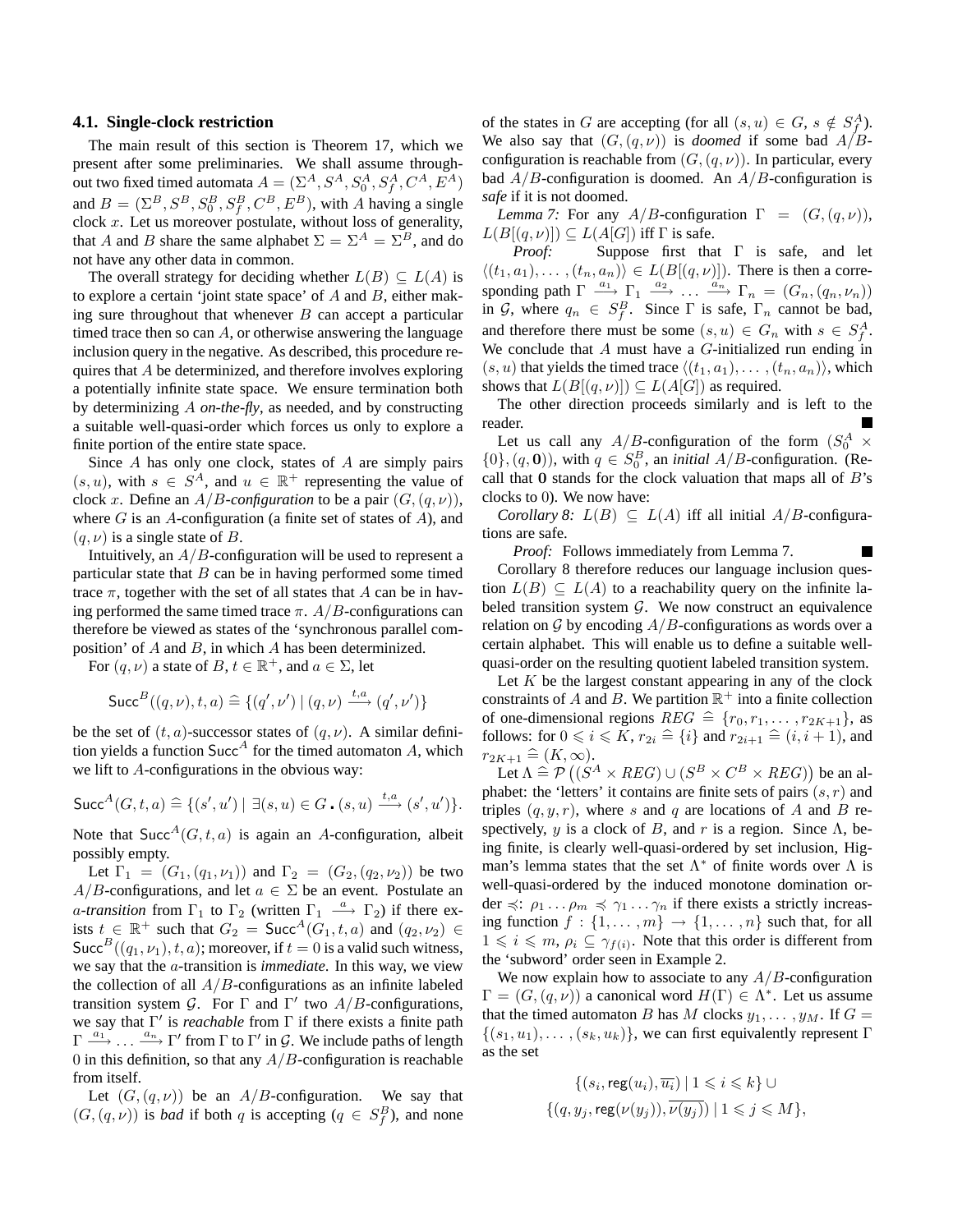where reg(t)  $\in$  REG denotes the region to which the real number  $t \in \mathbb{R}^+$  belongs, and  $\overline{t} \in [0, 1)$  represents the fractional part of t.

Since every pair  $(s_i, \text{reg}(u_i))$  and every triple  $(q, y_j, \text{reg}(\nu(y_j)))$  corresponds to a (singleton) letter of Λ, we can instead write Γ as

$$
\{(\mu_l, v_l) \mid 1 \leqslant l \leqslant k + M\},\
$$

where each  $\mu_l$  is one of the Λ-letters in question (of the form  $\{(s_i, \text{reg}(u_i))\}$  or  $\{(q, y_j, \text{reg}(\nu(y_j)))\}$ ), and each  $v_l$  is its associated fractional part (of the form  $\overline{u_i}$  or  $\overline{\nu(y_i)}$ ).

Finally, let us group together Λ-letters whose associated fractional parts are identical, yielding a new set of Λ-letters paired with fractional parts

$$
\{(\rho_i, w_i) \mid 1 \leq i \leq p\}
$$

as representation of  $\Gamma$ . Here each  $\rho_i$  is a union of  $\mu_i$ 's, and the fractional parts  $w_i$  are all distinct; formally:  $\rho_i = \bigcup \{ \mu_l \mid v_l =$  $w_i$ , and p is the number of such new pairs, i.e., the total number of distinct fractional parts in Γ. Note that some of the  $\rho_i$ 's may well still be singletons. We then let

$$
H(\Gamma) \stackrel{\sim}{=} \rho_{i_{z_1}} \rho_{i_{z_2}} \dots \rho_{i_{z_p}},
$$

where  $z_1 \ldots z_p$  is the permutation of  $1 \ldots p$  that puts  $w_{z_1} \dots w_{z_p}$  in ascending order.

*Example* 9: Let  $s_1, s_2$  be two locations of the timed automaton A, and let q be a location of the timed automaton  $B$ . Suppose that  $B$  has two clocks,  $y_1$  and  $y_2$ . Let  $G = \{(s_1, 0.0), (s_1, 0.3), (s_1, 1.2), (s_2, 0.4), (s_2, 1.0)\}\$ be an A-configuration, and let  $(q, \nu)$  be a state of B, where  $\nu(y_1)$  = 0.8 and  $\nu(y_2) = 1.3$ . Finally, let  $\Gamma = (G, (q, \nu))$  be an  $A/B$ configuration.

Write  $r_0$  to represent the region  $\{0\}$ ,  $r_0^1$  to represent the region (interval)  $(0, 1)$ ,  $r_1$  to represent the region  $\{1\}$ , and  $r_1^2$  to represent the region (interval)  $(1, 2)$ . Then  $H(\Gamma)$  is the 5-letter word

$$
\begin{aligned} \left\{ (s_1, r_0), (s_2, r_1) \right\} \left\{ (s_1, r_1^2) \right\} \\ \left\{ (s_1, r_0^1), (q, y_2, r_1^2) \right\} \left\{ (s_2, r_0^1) \right\} \left\{ (q, y_1, r_0^1) \right\}. \end{aligned}
$$

We say that two  $A/B$ -configurations  $\Gamma$  and  $\Gamma'$  are *equivalent*, written  $\Gamma \sim \Gamma'$ , if  $H(\Gamma) = H(\Gamma')$ . We also say that  $\Gamma$  is *dominated* by  $\Gamma'$ , written  $\Gamma \preccurlyeq \Gamma'$ , if (writing  $\Gamma' = (G, (q, \nu))$ ) there exists  $G' \subseteq G$  such that  $\Gamma \sim (G', (q, \nu))$ . The overloading of  $\leq$  is justified in view of the following:

*Proposition 10:* For any  $A/B$ -configurations  $\Gamma$  and  $\Gamma', \Gamma \preccurlyeq$  $Γ'$  iff  $H(Γ)$   $\preccurlyeq$   $H(Γ').$ 

*Proof:* By straightforward inspection of the relevant definitions.

We earlier showed that the assertion  $L(B) \subseteq L(A)$  is equivalent to showing that no bad  $A/B$ -configuration is reachable in G. Unfortunately, since there are uncountably many  $A/B$ configurations, it is necessary to reason in terms of  $\Lambda$ -words instead. In the next few propositions, we develop the required machinery to do this.

We begin by showing that  $\sim$  is a bisimulation relation:

*Proposition 11:* For any  $A/B$ -configurations  $\Gamma_1, \Gamma'_1$  and event  $a \in \Sigma$ , if  $\Gamma_1 \sim \Gamma_1'$  then

- 1) for any  $\Gamma_2$  such that  $\Gamma_1 \stackrel{a}{\longrightarrow} \Gamma_2$ , there exists  $\Gamma'_2$  with  $\Gamma'_1 \stackrel{a}{\longrightarrow} \Gamma'_2$  and  $\Gamma_2 \sim \Gamma'_2$ ,
- 2) for any  $\Gamma'_2$  such that  $\Gamma'_1 \stackrel{a}{\longrightarrow} \Gamma'_2$ , there exists  $\Gamma_2$  with  $\Gamma_1 \stackrel{a}{\longrightarrow} \Gamma_2$  and  $\Gamma_2 \sim \Gamma_2'$ .

*Proof:* Let  $\Gamma_1$ ,  $\Gamma'_1$  be  $A/B$ -configurations such that  $\Gamma_1 \sim$  $\Gamma'_1$ , and let  $\Gamma_2$  be an  $A/B$ -configuration with  $\Gamma_1 \stackrel{a}{\longrightarrow} \Gamma_2$ . We must show that there exists an  $A/B$ -configuration  $\Gamma'_2$  such that  $\Gamma'_1 \stackrel{a}{\longrightarrow} \Gamma'_2$  and  $\Gamma_2 \sim \Gamma'_2$ .

The transition  $\Gamma_1 \stackrel{a}{\longrightarrow} \Gamma_2$  can be decomposed into a time evolution from  $\Gamma_1$  to  $\Gamma_1 + t$  (for some  $t \in \mathbb{R}$ ), followed by an immediate transition  $\Gamma_1 + t \stackrel{a}{\longrightarrow} \Gamma_2$ . Here  $\Gamma_1 + t$  represents the result of adding t to all clock valuations (of both  $A$  and  $B$ ) in  $\Gamma_1$ .

Write  $\Gamma_1 = (G, (q, \nu))$  and  $\Gamma'_1 = (G', (q', \nu'))$ . Since  $\Gamma_1 \sim$  $\Gamma'_1$ , we have  $q = q'$ . Moreover,  $\nu$  and  $\nu'$  must agree on (i) the integer parts of all clocks (if no greater than  $K$ ), (ii) whether or not clocks have null fractional part, and (iii) the ordering of the fractional parts of all clocks. It easily follows that there must exist  $t' \in \mathbb{R}^+$  such that  $\nu + t$  and  $\nu' + t'$  are also in similar agreement; moreover, since the relationship  $\Gamma_1 \sim \Gamma_1'$ also requires the global matching of the integer and fractional parts of the clock valuations in both G and  $\nu$  with those in G' and  $\nu'$ , we can in fact find  $t'$  such that  $\Gamma_1 + t \sim \Gamma'_1 + t'$ .

The agreement described above between  $\nu + t$  and  $\nu' + t'$  entails that, for any clock constraint  $\phi \in \Phi_{C^B}$ ,  $\nu + t$  satisfies  $\phi$  iff  $\nu'+t'$  satisfies  $\phi$  (a formal proof of this fact is an easy structural induction on  $\phi$ ). The same of course holds for clock valuations in G and G' with respect to clock constraints in  $\Phi_{C^A}$ . Consequently,  $\Gamma_1 + t$  and  $\Gamma'_1 + t'$  enable exactly the same transitions of the timed automata A and B.

Let us therefore define  $\Gamma'_2$  to be the  $A/B$ -configuration obtained from  $\Gamma'_1 + t'$  upon immediately taking the same atransitions as those associated with the jump  $\Gamma_1 + t \stackrel{a}{\longrightarrow} \Gamma_2$ . Observe that, upon taking these transitions, corresponding clocks in  $\Gamma_1 + t$  and  $\Gamma'_1 + t'$  are (in both  $\Gamma_1 + t$  and  $\Gamma'_1 + t'$ ) either left unchanged, or reset to zero. Since  $\Gamma_1 + t \sim \Gamma_1' + t'$ , it easily follows that  $\Gamma_2 \sim \Gamma_2'$ , as required.

*Corollary 12:* The relation ∼ preserves badness, doom, and safety: for any  $A/B$ -configurations  $\Gamma \sim \Gamma'$ ,  $\Gamma$  is bad iff  $\Gamma'$  is bad,  $\Gamma$  is doomed iff  $\Gamma'$  is doomed, and  $\Gamma$  is safe iff  $\Gamma'$  is safe.

*Proof:* The case of badness is immediate, whereas doom and safety follow from the preservation of badness and Proposition 11.

We are therefore only interested in  $A/B$ -configurations up to ∼-equivalence, and thus define a quotient labeled transition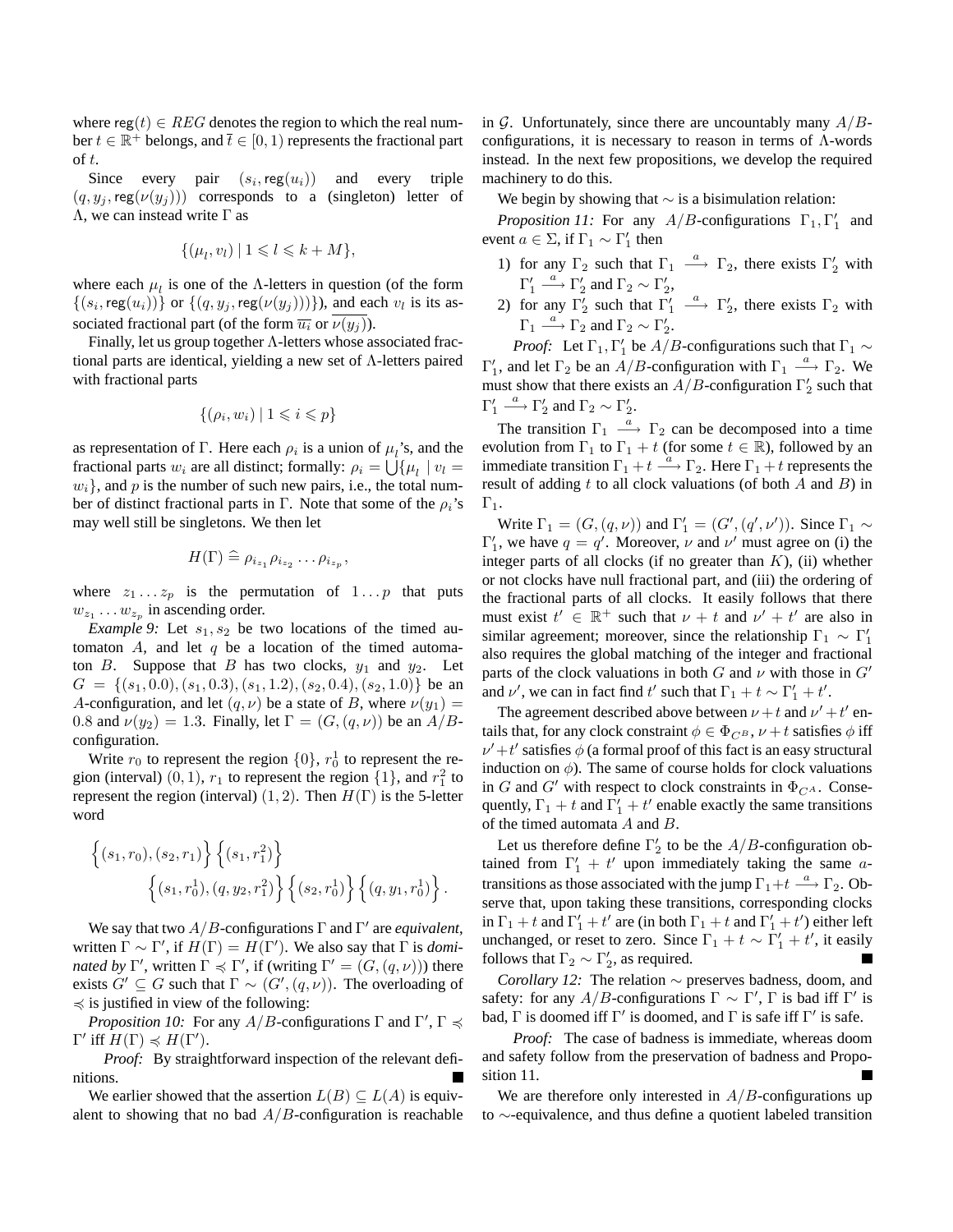system  $\mathcal{H} \subseteq \Lambda^*$  as follows:

$$
\mathcal{H} \cong \mathcal{G}/\sim \cong \{H(\Gamma) \mid \Gamma \text{ is an } A/B\text{-configuration}\},\
$$

and, for  $W_1, W_2 \in \mathcal{H}$  and  $a \in \Sigma$ , postulate a transition  $W_1 \stackrel{a}{\longrightarrow}$  $W_2$  if, for all  $\Gamma_1 \in H^{-1}(W_1)$  there exists  $\Gamma_2 \in H^{-1}(W_2)$  with  $\Gamma_1 \stackrel{a}{\longrightarrow} \Gamma_2$ . Lastly, let

 $\mathcal{H}_0 \cong \{H(\Gamma) | \Gamma \text{ is an initial } A/B\text{-configuration}\}$ 

denote the (finite) set of *initial words* of H.

*Corollary 13:* For any  $W_1, W_2 \in \mathcal{H}$  and  $a \in \Sigma, W_1 \xrightarrow{a} W_2$ iff there exist  $A/B$ -configurations  $\Gamma_1 \in H^{-1}(W_1)$  and  $\Gamma_2 \in$  $H^{-1}(W_2)$  with  $\Gamma_1 \stackrel{a}{\longrightarrow} \Gamma_2$ .

*Proof:* Follows immediately from Proposition 11. Given a word  $W \in \mathcal{H}$ , let

$$
\text{Succ}(W) \stackrel{\sim}{=} \{W' \in \mathcal{H} \mid \exists \, a \in \Sigma \cdot W \stackrel{a}{\longrightarrow} W'\}
$$

denote the set of successors of W in  $H$ .

*Proposition 14:* For any word  $W \in H$ , the set  $Succ(W)$  is finite and effectively computable.

*Proof:* Given W, it is easy to construct an  $A/B$ configuration  $\Gamma$  such that  $H(\Gamma) = W$ . Then, given any  $a \in \Sigma$ , note that there are only finitely many  $A/B$ -configurations  $\Gamma'$ with transition  $\Gamma \stackrel{a}{\longrightarrow} \Gamma'$  immediately enabled, the list of which can readily be computed.

Next, observe that, for any  $t \in \mathbb{R}^+$ ,  $H(\Gamma + t)$  is a word with the same number of letters as  $W$ , the finite collection of which is also straightforward to enumerate. For each of these words, and for every event  $a \in \Sigma$ , computing the immediate a-successors can again be done effectively by simply examining a corresponding  $A/B$ -configuration. Note that, according to Corollary 13, the particular choices of  $A/B$ -configuration we make to compute successors are unimportant. Since the function H, which converts  $A/B$ -configurations back into  $H$ words, in clearly computable, what we have just described is an effective algorithm to generate the set  $Succ(W)$ .

Next, we show that the wqo  $\preccurlyeq$  on H is a simulation relation:

*Lemma 15:* Let  $W_1, W_1' \in \mathcal{H}$  be two words such that  $W_1 \preceq$  $W'_1$ . Then, for any  $a \in \Sigma$ ,  $W'_2 \in \mathcal{H}$ , and transition  $W'_1 \stackrel{a}{\longrightarrow}$  $W_2'$ , there exists a word  $W_2 \in \mathcal{H}$  such that  $W_1 \stackrel{a}{\longrightarrow} W_2$  and  $W_2 \preccurlyeq W_2'.$ 

*Proof:* Let  $W_1$ ,  $W'_1$ , and  $W'_2$  be as above, and let  $\Gamma_1 \in$  $H^{-1}(W_1)$ ,  $\Gamma'_1 \in H^{-1}(W'_1)$ , and  $\Gamma'_2 \in H^{-1}(W'_2)$  be such that there is a transition  $\Gamma'_1 \stackrel{a}{\longrightarrow} \Gamma'_2$ . By Corollary 13, it suffices to show there exists  $\Gamma_2 \preccurlyeq \Gamma'_2$  such that  $\Gamma_1 \stackrel{a}{\longrightarrow} \Gamma_2$ .

Write  $\Gamma_1 = (G_1, (q_1, \nu_1)), \Gamma'_1 = (G'_1, (q'_1, \nu'_1)),$  and  $\Gamma'_2 = (G'_2, (q'_2, \nu'_2))$ . Since  $\Gamma'_1 \xrightarrow{\bar{a}} \Gamma'_2$ , by definition there must be some  $t \in \mathbb{R}^+$  such that  $G'_2 = \text{Succ}^A(G'_1, t, a)$  and  $(q'_2, \nu'_2) \in \text{Succ}^B((q'_1, \nu'_1), t, a)$ . Since  $W_1 \preccurlyeq W'_1, \Gamma_1 \preccurlyeq \Gamma'_1$ , ( $q_2, \nu_2$ )  $\in$  such  $((q_1, \nu_1), \iota, a)$ . since  $w_1 \leq w_1, 1 \leq 1,$ <br>i.e., there exists  $G''_1 \subseteq G'_1$  such that  $\Gamma_1 \sim (G''_1, (q'_1, \nu'_1))$ . Write  $\Gamma_1'' = (G_1'', (q_1', \nu_1')), G_2'' = \text{Succ}^A(G_1'', t, a)$ , and  $\Gamma_2'' =$  $(G_2'', (q_2', \nu_2'))$ . We then have  $\Gamma_1 \sim \Gamma_1''$  and  $\Gamma_1'' \stackrel{a}{\longrightarrow} \Gamma_2''$ . We can let  $ToExplore = \mathcal{H}_0$ let  $Explored = \emptyset$ repeat forever repeat if  $ToExplore = \emptyset$  return  $'L(B) \subset L(A)'$ remove some W from ToExplore if W is bad return  $'L(B) \nsubseteq L(A)'$ until  $∀V ∈ Explored$ .  $V ∗ W$ let  $ToExplore = ToExplore ∪ Succ(W)$ let  $Explored = Explored \cup \{W\}.$ 

Fig. 1. Algorithm to decide whether  $L(B) \subset L(A)$ 

therefore invoke Proposition 11 to conclude that there exists an A/B-configuration  $\Gamma_2$  with  $\Gamma_1 \stackrel{a}{\sim} \Gamma_2$  and  $\Gamma_2 \sim \Gamma_2''$ .

Now notice that, since  $G_1'' \subseteq G_1', G_2'' = \text{Succ}^A(G_1'', t, a) \subseteq$ Succ<sup>A</sup>( $G'_1, t, a$ ) =  $G'_2$ , and hence  $\Gamma''_2 \preccurlyeq \Gamma'_2$ . Combining this fact with  $\Gamma_2 \sim \Gamma_2''$ , we easily see that  $\Gamma_2 \preccurlyeq \Gamma_2'$ , as required.

(Note that  $\succcurlyeq$  is also a simulation, but we will not need this.) Let  $W \in \mathcal{H}$  be a word and let  $\Gamma \in H^{-1}(W)$  be a corresponding A/B-configuration. We attach the expressions *bad*, *doomed*, and *safe* to W according to whether they respectively apply to  $\Gamma$ . (Note that, in doing so, the particular choice of  $\Gamma$ is unimportant, thanks to Corollary 12.) If  $W$  is doomed and if  $i \in \mathbb{N}$  is the length of a shortest path from W to a bad word, let us say that W is i*-doomed*. Thus, in particular, bad words are 0-doomed.

*Proposition 16:* Let  $W, W' \in H$  be two words such that  $W \preccurlyeq W'$ . If W' is *i*-doomed, then W is *j*-doomed for some  $j \leq i$ .

*Proof:* Follows immediately from Lemma 15 and the following observation: for any  $A/B$ -configurations  $\Gamma$  and  $\Gamma'$ , if  $\Gamma \preccurlyeq \Gamma'$  and  $\Gamma'$  is bad, then so is  $\Gamma$ .

Figure 1 gives an algorithm for deciding whether  $L(B) \subseteq$ L(A). This algorithm uses two set variables, *ToExplore* and *Explored*, in which to store words. Its correctness is the subject of Theorem 17.

*Theorem 17:* Let A and B be two timed automata, with A having at most one clock. Then the language inclusion question of whether  $L(B) \subseteq L(A)$  is decidable.

*Proof:* From Corollary 8, we know that  $L(B) \subseteq L(A)$ iff all initial words are safe. We now show that the latter is precisely what the algorithm given in Figure 1 decides.

We first observe that the algorithm terminates: indeed, if it did not, since *ToExplore* is always a finite set, an infinite collection  $W_1, W_2, \ldots$  of words would over time be added to  $Ex$ *plored*, each new word having the property that it does not dominate any of its predecessors. This would constitute an infinite non-saturating sequence, directly contradicting Higman's lemma.

Next, it is clear that if the algorithm returns ' $L(B) \nsubseteq L(A)$ ', then that statement is accurate: some bad word is reachable from one of the initial words in  $H_0$ . On the other hand, if *ToExplore* ever comes to contain a bad word, then the algorithm will inevitably return ' $L(B) \nsubseteq L(A)$ '.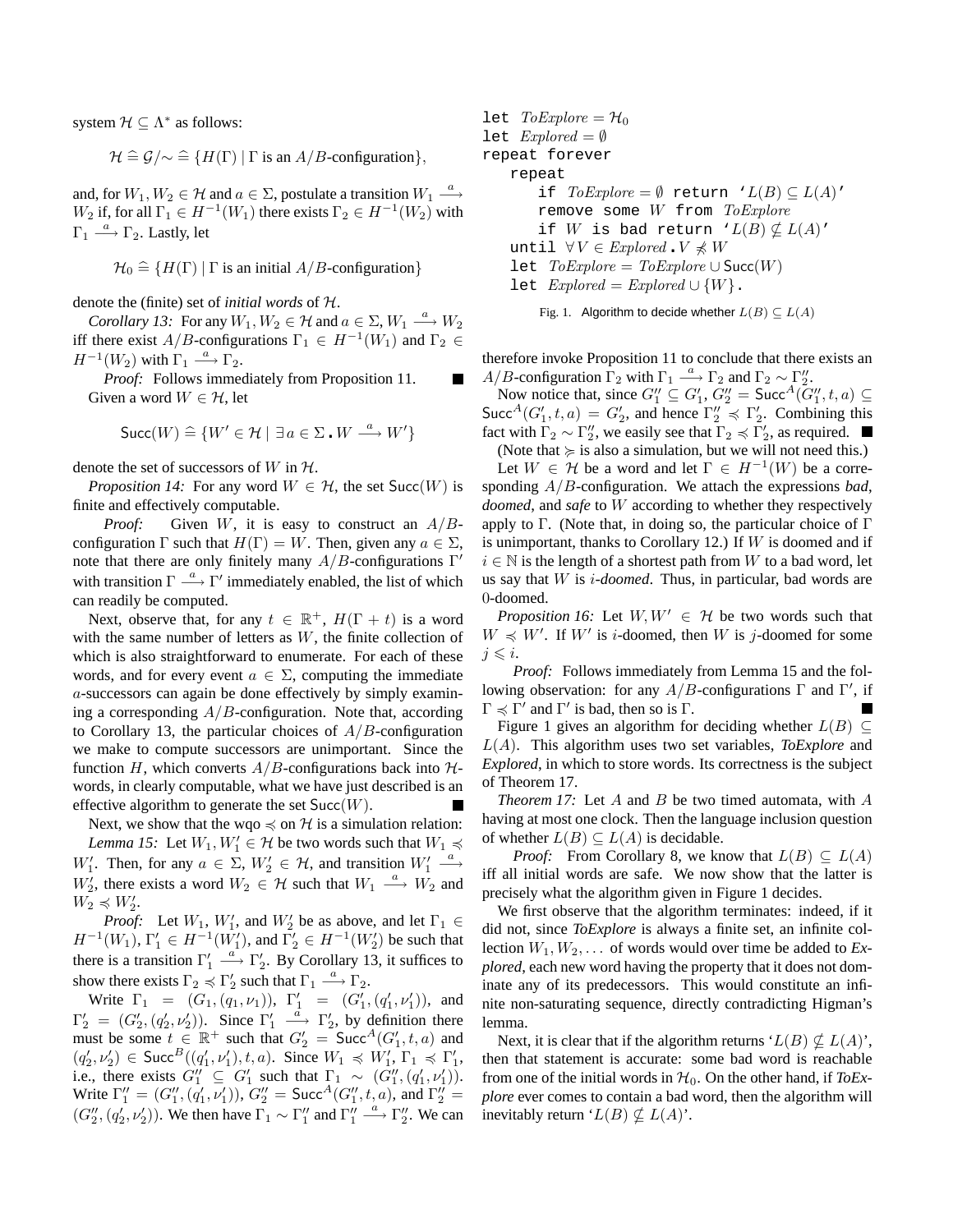We now claim that, if *ToExplore* ever comes to contain a doomed word, then eventually the algorithm will also return  $'L(B) \nsubseteq L(A)$ . Suppose, on the contrary, that in a given complete execution of the algorithm, the lowest doom index achieved by *ToExplore* is some  $i \geq 1$ ; i.e., at some point, an i-doomed word W belonged to *ToExplore*, and for every other word V to have belonged to *ToExplore*, V was either safe or jdoomed, for some  $j \geq i$ . Since W is *i*-doomed, one of its successors in Succ(W) must be  $(i-1)$ -doomed. Thus when W was examined in the inner repeat loop, it cannot have satisfied the exit condition  $\forall V \in \mathbb{E}$  *xplored*  $\mathbf{V} \not\preccurlyeq W$ , otherwise  $\mathsf{Succ}(W)$ would have been added to *ToExplore*, contradicting our minimal choice of i. It follows that there must have been some word  $V \in$  Explored with  $V \preccurlyeq W$ , from which we deduce, according to Proposition 16, that V is j-doomed for some  $j \le i$ . But V's presence in *Explored* implies that  $Succ(V)$ —which contains a (j − i)-doomed word—was at some point added to *ToExplore*. This again contradicts our minimal choice of  $i$  and shows that, if any initial word in  $H_0$  fails to be safe, then the algorithm will return ' $L(B) \nsubseteq L(A)$ ', as required.

*Remark 18: Why does Theorem 17 fail when* A *is allowed two clocks?* As discussed earlier (and see also Theorem 21), Alur and Dill showed in [5] that the language inclusion problem of whether  $L(B) \subseteq L(A)$  is in general undecidable if A is allowed two (or more) clocks. It is therefore instructive to point out where the construction and proof of our single-clock decidability result break down when  $A$  is a timed automaton with two clocks.

Recall first that, when A has only one clock, a state of  $A$ is a pair  $(s, u)$ , where s is a location and u is a real number representing the value of A's single clock. When examining a configuration of  $A$ —i.e., a finite set of states of  $A$ —it is essential to know the ordering of the fractional parts of the clock values of states in the configuration: without this information, it would be impossible to accurately predict how the configuration will tranform as time elapses. In the construction and proof of Theorem 17, we keep track of this ordering by simply reproducing it as the order of the letters in the word that encodes the configuration.

If A is now a timed automaton equipped with *two* clocks x and y, a state of A is a triple  $(s, u, v)$ , where s is a location and u and v are real numbers representing the values of clocks  $x$ and  $y$  respectively. A configuration of  $A$  is again a finite set of states of A. Note, however, that in order to accurately predict how a given configuration will transform as time elapses, it is necessary at a minimum to know the ordering of the fractional parts of the values of clock  $x$  of states in the configuration, as well as the ordering of the fractional parts of the values of clock  $y$  of states in the configuration.<sup>3</sup> Notice now that if each state in the configuration is represented by some letter, the ordering of these letters can capture either the ordering of the fractional parts of clock  $x$ , or the ordering of the fractional parts of clock  $y$ , but not both. It is therefore not possible to encode twoclock configurations as words and at the same time preserve all necessary information to accurately predict how configurations evolve over time.

Naturally, other discrete structures (such as directed graphs with colored edges) could easily be used to encode two-clock configurations and retain the necessary information. But no such structures could then be equipped with a wqo compatible with the *domination* order on configurations, as we now demonstrate.

Let  $A$  be a timed automaton with two clocks  $x$  and  $y$ , and let states and configurations of A be defined as above. Let us say that two  $A$ -configurations  $G$  and  $G'$  are *equivalent* if there is a bijection from  $G$  to  $G'$  that preserves both the ordering of the fractional parts of clock  $x$  of states, and the ordering of the fractional parts of clock y of states.<sup>4</sup> We also say that G is *dominated* by G', written  $G \preccurlyeq G'$ , if there exists  $G'' \subseteq G'$ such that G is equivalent to  $G''$ .

It turns out that the domination order for two-clock timed automata is *not* a wqo, so that any hope of guaranteeing termination of an algorithm similar to that presented in Figure 1 is doomed. We illustrate this by exhibiting an infinite non-saturating sequence of two-clock configurations  $G_1, G_2, G_3, \ldots$ . The control location of all the states in these configurations is the same, and moreover all  $x$  and  $y$  clock values lie strictly between 0 and 1. As a result, each configuration can be represented as a finite subset of the open unit square  $(0, 1) \times (0, 1)$ . For  $i \ge 1$ , configuration  $G_i$  consists of  $2i + 2$ points (states), arranged on  $i$  distinct horizontal levels, or lines, in a seesaw manner. Each horizontal level holds two points, and an extra point is added to both the lowest and the highest levels. This sequence of configurations is inspired from an infinite antichain of permutations described in [28].

Rather than give a precise definition of our infinite sequence of configurations, we illustrate in Figures 2 to 4 the configurations  $G_3, G_4$ , and  $G_5$ , from which the general pattern is easily deduced. Note that dotted lines indicate the various horizontal levels, whereas solid seesaw lines are only used as a visual aid to highlight the general pattern. We leave to the reader the easy task of checking that, for  $i \neq j$ ,  $G_i \npreccurlyeq G_j$ , which shows that the sequence  $G_1, G_2, G_3, \ldots$  indeed never saturates.

#### **4.2. Null-constant restriction**

We now show that the language inclusion question  $L(B) \subseteq$  $L(A)$  is decidable even if both A and B are allowed arbitrarily many clocks, provided that A never compares its clocks to any constant other than 0.

A timed automaton is said to be *deterministic* if it has a unique start location, and if, whenever two transitions from a common location are labeled with the same event, then their clock constraints are disjoint.

<sup>&</sup>lt;sup>3</sup>It is in fact also necessary to know the global ordering of the fractional parts of *all* clock values, but let us disregard this additional burden here.

<sup>4</sup>For simplicity, we are omitting in this definition other requirements such as the preservation of control locations and integral parts of clocks, etc., which have no bearing on our main argument.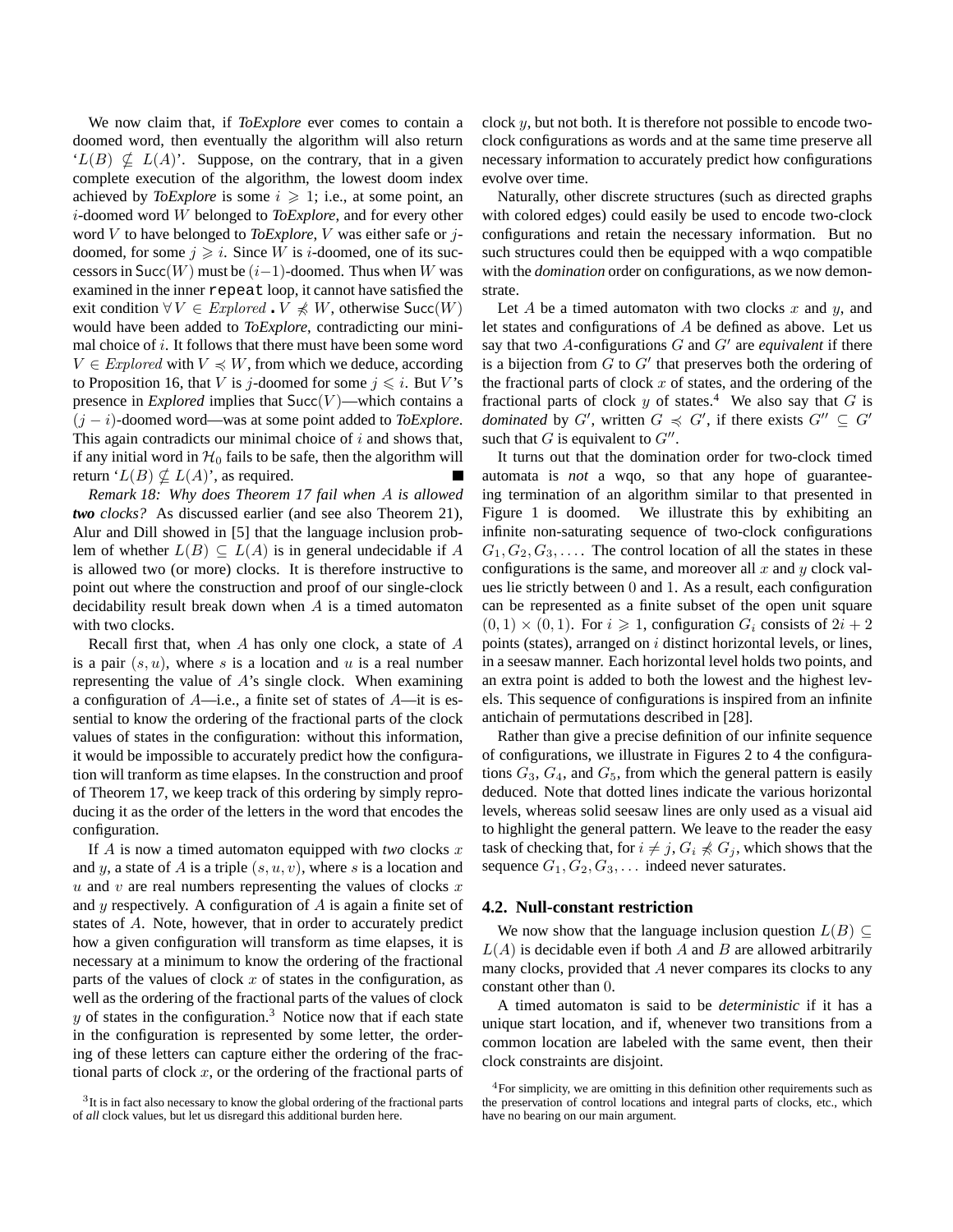





Fig. 4. Configuration  $G_5$ 



Fig. 3. Configuration  $G_4$ 

The following result makes use of a construction similar to that given in [30].

*Lemma 19:* Let A be a timed automaton with 0 the only constant appearing among its clock constraints. Then one can construct a deterministic timed automaton  $A'$  which accepts the same timed language:  $L(A) = L(A')$ . (In addition, A' has a single clock and uses only the constant 0 in its clock constraints.)

*Proof:* Let A be as above. The idea is to construct a deterministic version of the *region automaton*<sup>5</sup> of A. We will in addition equip this region automaton with a single clock, so as to keep track, on any transition, of whether a strictly positive amount of time has elapsed (since the firing of the last transition) or not. Since  $A$  is itself unable to make any finer timed distinctions, the resulting automaton will be equivalent to it.

Let  $A = (\Sigma, S, S_0, S_f, C, E)$ , with  $C = \{x_1, \dots, x_M\}$  the set of clocks of A. A *clock region* of A is simply an M-tuple of bits, with each bit recording whether its corresponding clock has current value 0 or not. Let REG denote the set of all clock regions. Define a *basic location* to be a pair (s, r), with  $s \in S$  a location of A, and  $r \in REG$  a clock region. For  $a \in \Sigma$ , postulate a *basic transition*  $(s, r) \xrightarrow{0, a} (s', r')$  if an immediate transition between  $(s, r)$  and  $(s', r')$  is consistent with some immediate transition of A, and postulate a basic transition  $(s, r) \stackrel{1, a}{\longrightarrow} (s', r')$  if a delayed transition between  $(s, r)$  and  $(s', r')$  is consistent with some (strictly positive) time-delayed

<sup>5</sup>The *region automaton* construction, introduced in [5], takes as input a timed automaton A and produces an untimed automaton that accepts the *untimed* language of A: the very same sequences of events, without the delays.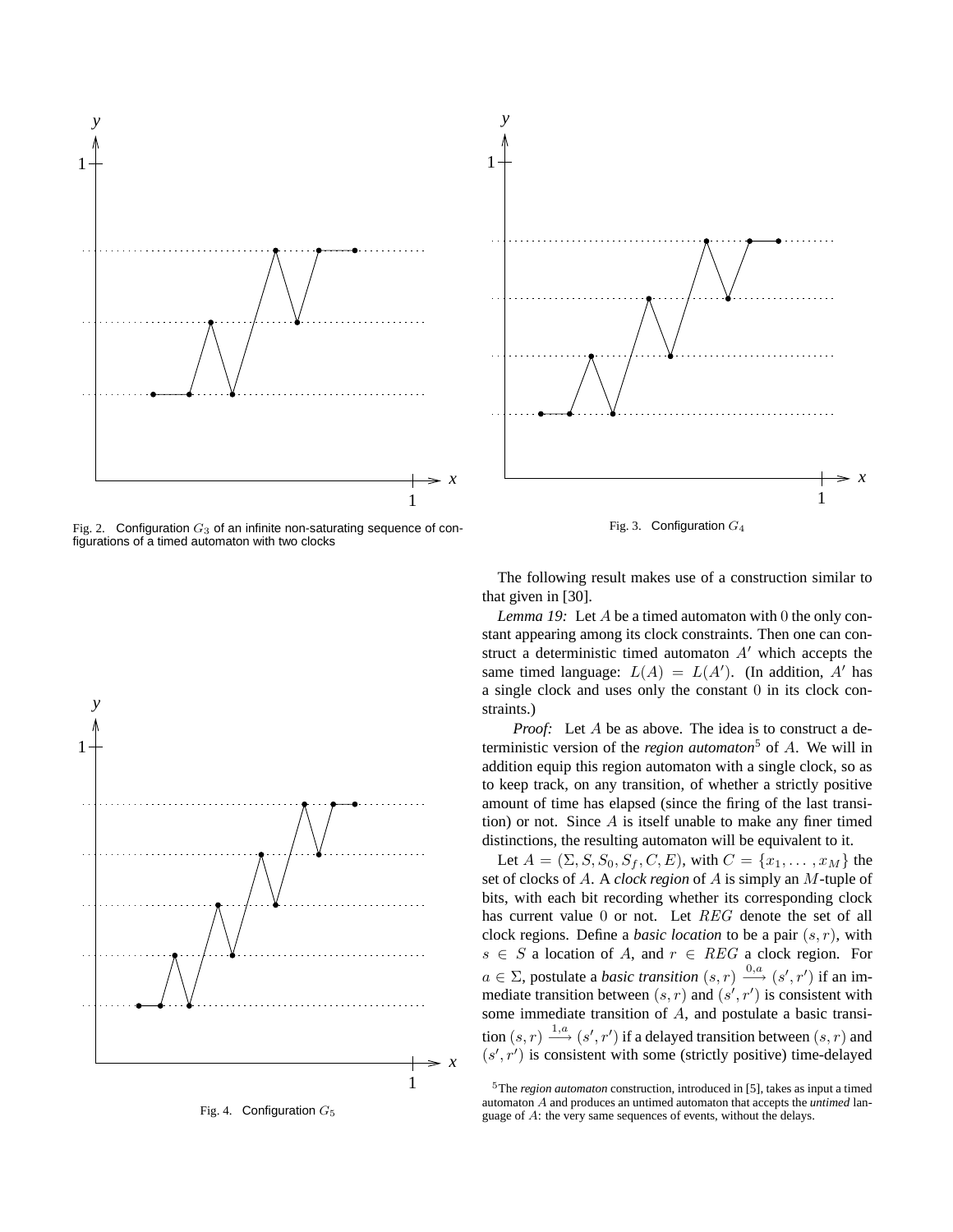transition of A.

We now construct a deterministic timed automaton  $A'$  as follows: its alphabet is the same as that of  $A$ ,  $\Sigma$ . Its set of locations is  $P(S \times REG)$ —in other words, locations of A' are simply sets of basic locations. Its unique start location is  $S_0 \times \{ \vec{0} \},$ where  $\vec{0}$  represents the region consisting entirely of null bits. The accepting locations of  $A<sup>'</sup>$  are those which contain at least one basic location whose first component is accepting (belongs to  $S_f$ ). A' has a single clock, z, which is reset on every transition. Lastly, for  $Q, Q'$  two locations of  $A'$  and  $a \in \Sigma$ , define a transition  $Q \stackrel{0,a}{\longrightarrow} Q'$  if  $Q' = \{(s',r') \mid \exists (s,r) \in Q \cdot (s,r) \stackrel{0,a}{\longrightarrow}$  $(s', r')\}$ , and likewise for  $Q \stackrel{1,a}{\longrightarrow} Q'$ . In writing  $Q \stackrel{1,a}{\longrightarrow} Q'$ we denote the a-labeled transition from  $Q$  to  $Q'$  which is constrained by  $z > 0$  and which subsequently resets z, whereas  $Q \stackrel{0,a}{\longrightarrow} Q'$  represents the same transition, but constrained by  $z = 0$  rather than  $z > 0$ .

It is readily seen that  $A'$  is deterministic, and that it accepts the same timed language as A. The latter rests on the observation that, whenever A accepts a timed trace  $\pi$ , A also accepts any timed trace which is identical to  $\pi$  except for the precise non-zero values of all strictly positive delays.

*Theorem* 20: Let  $A$  and  $B$  be two timed automata, with 0 the only constant appearing among the clock constraints of A. Then the language inclusion question of whether  $L(B) \subseteq L(A)$ is decidable.

*Proof:* Follows immediately from Lemma 19, the fact that deterministic timed automata can be complemented, the fact that timed automata are closed under intersection, and the well-known fact that language emptiness is decidable [5]. (Alternately, one could directly invoke Theorem 17, since by Lemma 19 A is equivalent to a timed automaton equipped with a single clock.)

# **5. Undecidability of Universality with Minimal Resources**

In Section 4, we examined two decidable instances of the language inclusion problem between timed automata. It turns out that these are, for all practical purposes, the *only* decidable instances, at least in terms of placing restrictions on the *resources* of timed automata (number of clocks, number of locations, magnitude of clock constraints, and size of alphabet).

To make this statement more precise, we consider a special case of language inclusion, namely the universality problem (whether a timed automaton accepts every timed trace). For arbitrary timed automata, this problem was shown to be undecidable in [5]. We sharpen this result in the following theorem:

*Theorem 21:* For A a timed automaton, the universality question of whether  $L(A) = TT$  remains undecidable under any of the following restrictions:

- 1)  $A$  has two clocks and a one-event alphabet<sup>6</sup>, or
- 2) A has two clocks and uses a single (non-zero) constant in clock constraints, **or**
- 3)  $A$  has a single location and a one-event alphabet<sup>6</sup>, or
- 4) A has a single location and uses a single (non-zero) constant in clock constraints.

*Remark 22:* We recall that diagonal clock constraints (of the form  $x - y \bowtie k$ ) are *not* allowed in our model of timed automata. This restriction considerably complicates cases (3) and (4), since multiple locations cannot simply be encoded through the ordering of clock values, as is otherwise standard [30].

*Proof:* (Sketch.) In all four cases, the idea of the proof is similar to that presented by Alur and Dill in [5]. Given a two-counter machine  $M$ , one constructs a timed automaton  $A$ satisfying the relevant restrictions and which moreover rejects precisely those timed traces that correspond (via a certain encoding) to the halting computations of  $M$ . It follows that  $M$ halts iff  $L(A) \neq TT$ . Since the halting problem is undecidable for two-counter machines, so is the universality problem for the corresponding type of timed automata.

Note that Alur and Dill's result imposes no restrictions on timed automata, contrary to Theorem 21. Our encodings and constructions—in particular those pertaining to cases (3) and (4)—are therefore significantly more intricate. Full details can be found in [23].

Note, of course, that the assertion  $L(A) = TT$  reduces to  $L(B) \subseteq L(A)$ , if B is chosen to be any timed automaton that accepts every timed trace.

An interesting consequence of Theorem 21 (cases (1) and (3)) is that the 'communication' structure of timed automata plays no role in the undecidability of universality. This suggests that the type of questions considered in this paper are no easier to handle in an event-less timed framework than they are here.

#### **6. Conclusion and Future Work**

The main contribution of this paper is an algorithm to decide the timed automaton language inclusion question of whether  $L(B) \subseteq L(A)$ , provided A has at most one clock. We have also shown that the problem is decidable if the only constant appearing among the clock constraints of  $A$  is zero. Moreover, these two cases are essentially the *only* decidable instances of language inclusion, in terms of restricting the resources of timed automata.

From a practical point of view, our main decidability result enables the automated verification of timed systems against functional specifications expressed as finite-state machines equipped with a single clock. We believe this to be a substantial improvement in expressiveness over (untimed) finite-state machines, although the feasibility and usefulness of this approach will need to be demonstrated through case studies.

Finally, let us list three interesting directions for future work:

- What is the complexity of our algorithm?
- Can we extend our decidability result to *Büchi* timed automata?
- Are there alternate (e.g., logical) characterizations of the languages accepted by single-clock timed automata?

<sup>&</sup>lt;sup>6</sup>Over strongly monotonic time, we require *two* events in  $A$ 's alphabet.